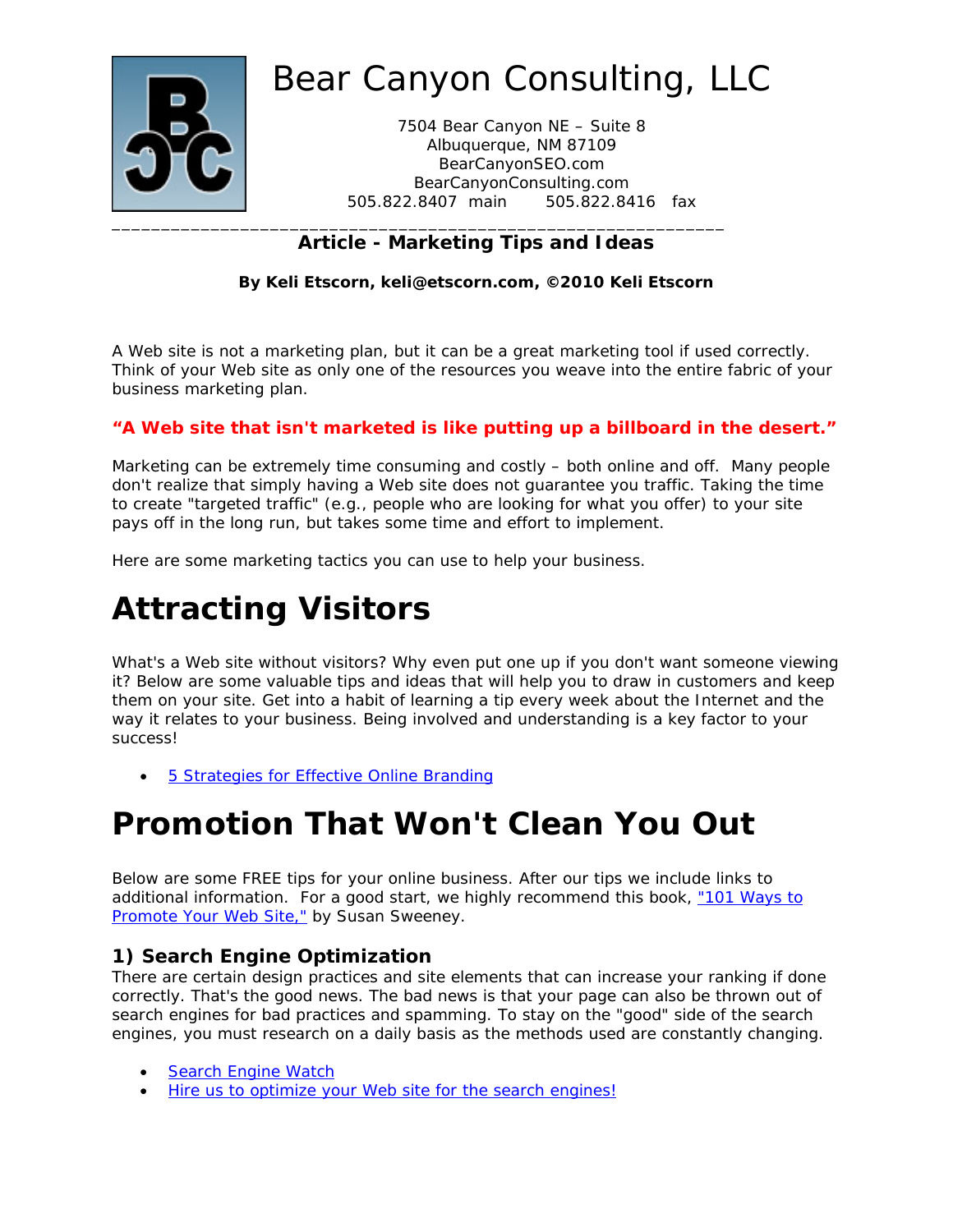

7504 Bear Canyon NE – Suite 8 Albuquerque, NM 87109 BearCanyonSEO.com BearCanyonConsulting.com 505.822.8407 main 505.822.8416 fax

## **2) Send out E-Mail Newsletters**

This is a great way to share your knowledge with your existing customers base as well as prospects. Newsletters can be used to promote your business as well. Always send out a test newsletter to yourself before mailing it out to the world. Check your E-mail software for a BCC (blind carbon copy) feature; this allows you to send your newsletter without everyone on your list seeing other E-mail addresses. No one wants his or her E-mail address publicized all over the net. Be current, and if you're promoting a business, be sure and add fun and informative content in addition to your marketing content. Keep your articles to small blurbs; try and catch your audience's attention by writing about timely subjects.

- The Handbook of Ezine Publishing
- **Publishing Your Own Newsletter**
- Top 13 Tips To Creating A Professional Looking Newsletter

### **3) E-Mail Discussion Groups, Forums, and Chat Rooms**

Join an online community and get involved! A great way to establish (and share) your expertise and/or products is by participating in the many communities you will find online. From Usenet news groups to discussion forums, mailing lists and chat rooms, you can find an area with your particular interests and needs. Yahoo! Groups is a great place to start. Simply find a subject you're interested in and join!

- Yahoo Groups
- Google Groups
- **•** Participate in Online Communities
- Find an Online Networking Group

### **4) Put Your URL Everywhere!**

Your Web address (i.e., URL) should be as visible and as widely available as your phone number. Make sure it is prominently displayed on your E-mail correspondences, paper letterhead, business cards, print ads, radio and TV ads, Yellow Pages ad, delivery vans, answering machine message, your cat, dog and any place else you can think of! Your URL can be great advertising, so use it!

- 5 Strategies for Effective Online Branding
- **Branding Tips How to Brand a Better Website**

## **5) Signature Files**

Most E-mail programs have an area where you can create a signature file (.sig file) that is appended to the bottom of your outgoing messages. Anyone who reads your E-mail will see your sig file. This offers a great opportunity to promote your business as well as send out your contact information. Don't make it more than four or five lines, and include your name, your E-mail address, your Web site URL, and other contact information. Some people use their slogans or a catchy phrase about their business, too.

- Signature File Definition
- **Signature Netiquette**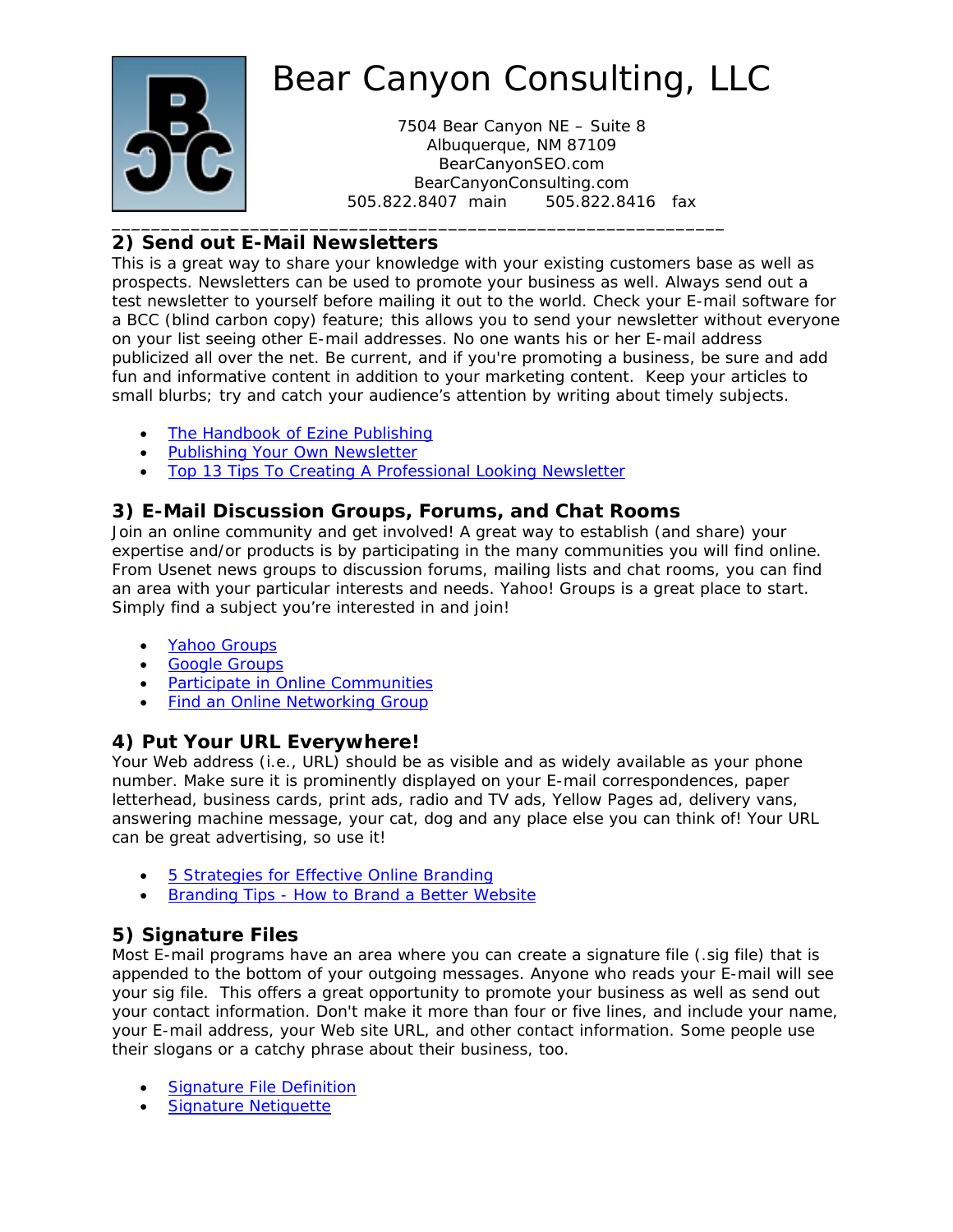

7504 Bear Canyon NE – Suite 8 Albuquerque, NM 87109 BearCanyonSEO.com BearCanyonConsulting.com 505.822.8407 main 505.822.8416 fax

#### **6) News/Press Releases**

Letting the media know about your business can result in tons of free publicity. The Internet News Bureau's Media Relations Tips page can help you get started on a press release and your media campaign.

Internet News Bureau Tips

## **7) FREE STUFF!**

People love free stuff, so creating a contest or sweepstakes might make sense for your business. Giveaway programs of any kind are sure to attract attention. Web designers, for example, might offer Web site templates or host a "design a logo" contest. Send out a newsletter to let everyone about your promotion!

#### **8) Reward Existing Customers**

Send them 10% coupons via E-mail and in their orders that you ship out. They DO work! Another idea is to send out \*tell a friend and receive X% off next order\* coupons. The possibilities are endless.

#### **9) Know Your Visitors**

Monitor who your visitors are with traffic analyzing software. Find out what pages they visit most and what they do not visit. Concentrate on what visitors are looking at on your site. Study the keywords used to find your site.

### **10) Update Content/Products**

Ever notice how grocery stores are constantly moving products, especially around the checkout area? This is a great idea for your virtual store/site as well! Keep your site fresh by rotating your products and/or content. Make a featured sale page or provide an area on your homepage that always shows a featured item, but changes regularly. Studies have shown that if you lead buyers to your products, they'll buy! And if it's a sale, even better…

#### **11) Social Media**

It's free and it's not going anywhere! Twitter, Facebook, LinkedIn... there's so many places out there to \*get the word out\*.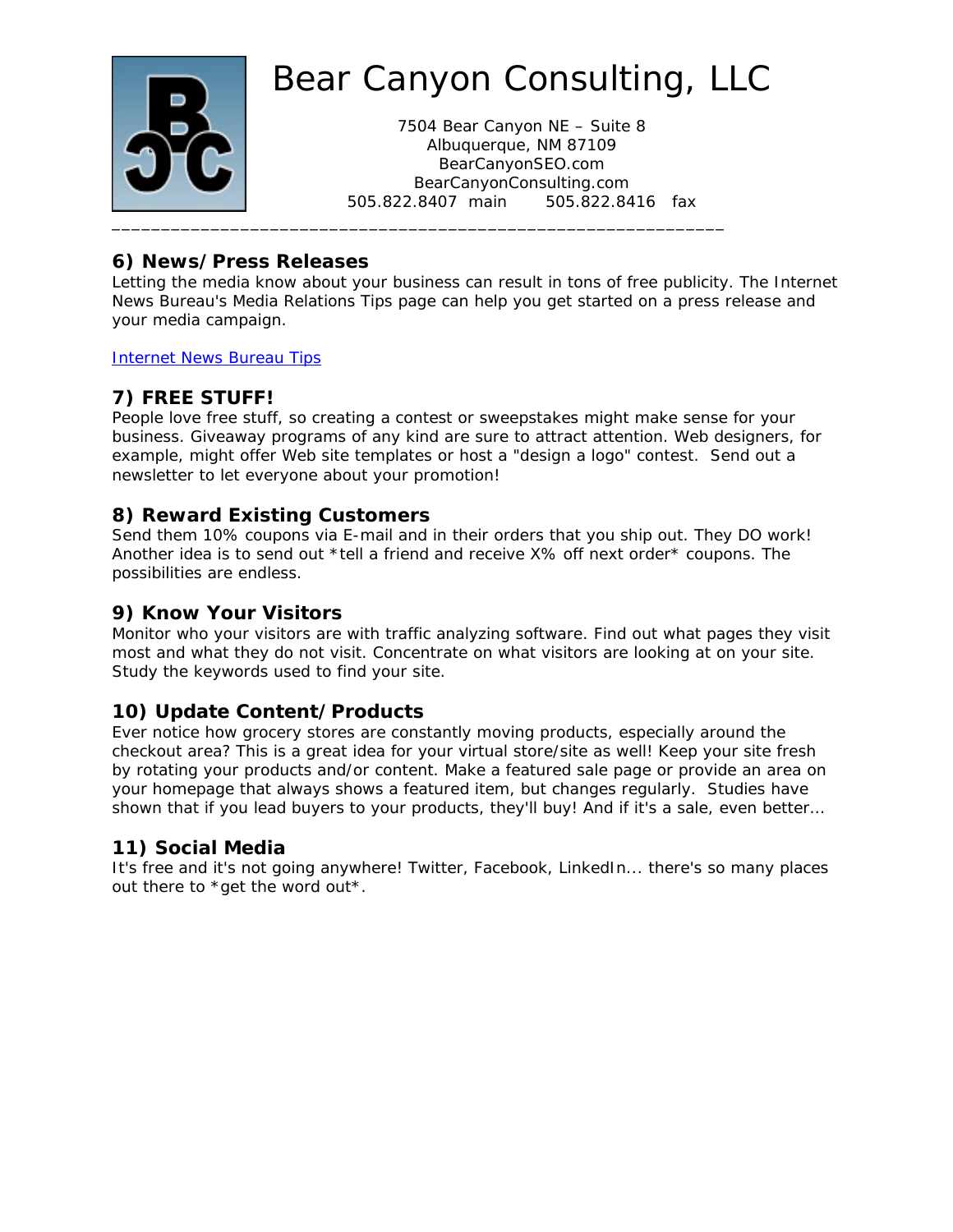

7504 Bear Canyon NE – Suite 8 Albuquerque, NM 87109 BearCanyonSEO.com BearCanyonConsulting.com 505.822.8407 main 505.822.8416 fax

## **A List of Additional Ideas**

- Study Internet marketing courses.
- Create a marketing plan that ties together your online and offline material.
- Include your Web site address on your answering machine or voice mail.
- Is your Web site on the front door of your business?
- Add your E-mail and Web site address to your business cards.
- **Create Mini CD-ROM interactive business cards.**
- Add your E-mail and Web site address to you letterhead and envelopes.
- If you sell products, add your E-mail and Web site address to your invoices and packing slips.
- Put your Web site address on promotional items such as coffee mugs, pens, and other giveaways.
- Print out brochures, flyers, and posters with your E-mail and Web site address.
- Give an incentive for others to link to you.
- Makes sure your Web site address is included in all ads Yellow Pages, Classifieds, Magazines, Radio, TV, Newspaper, etc.
- Vehicles put a magnet with your Web site and E-mail address on it.
- Make sure all documents you send out have your E-mail and Web site address printed clearly on them.
- Have clothing (hats/shirts) made with your E-mail and Web site address on them. Give them away!
- Create a portfolio showcasing your work, services, products and/or client testimonials.
- Have signs printed up with your E-mail and Web site address on them.
- Create screensavers and wallpaper for your Web site for visitors to download. Be sure to include your Web site address on them.
- Send automated press releases using a press release service. See the various Internet marketing courses like Declan Dunn's, Michael Campbell's and IMC for indepth information on writing press releases.
- Do not send unsolicited E-mail, aka SPAM or UCE (Unsolicited Commercial E-mail). Only send E-mail to people who expressly give you permission, give them an easy way to unsubscribe, and a way to contact you directly - including a real return E-mail address.
- Include your E-mail and Web site address on all your product packaging.
- Provide full contact information (name, address, E-mail, phone,  $800#$ , fax).
- Register your URL with at least the top 10 search engines.
- Market via an affiliate program.
- Advertise in targeted e-zines and opt-in mailing lists.
- Find related sites and offer sponsorships or partnerships.
- If you run an affiliate program, find qualified affiliates personally rather than relying on random sign ups.
- Offer special "limited time offers" only to your opt-in lists.